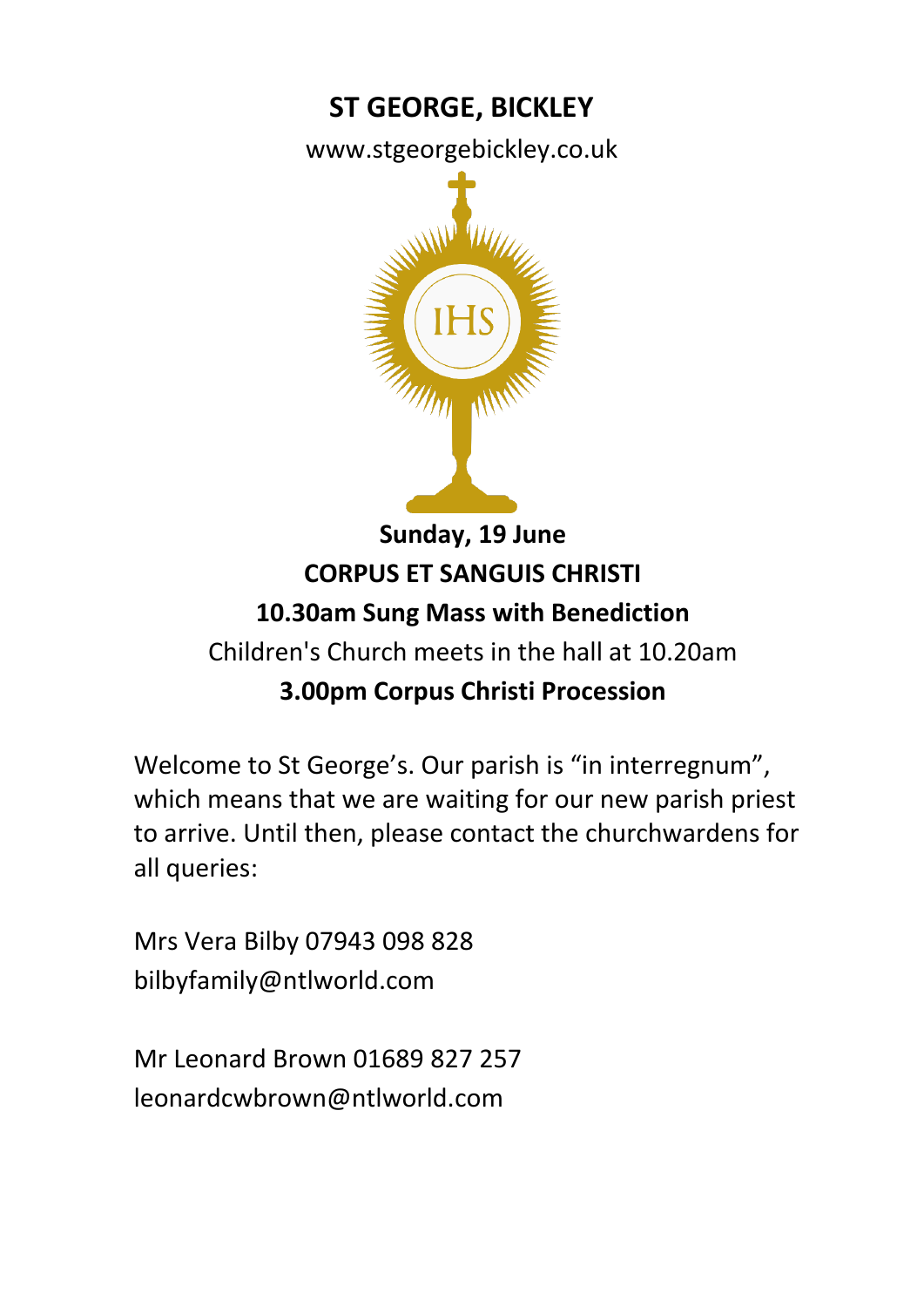*Honorary Assistant Priests* Fr David Cossar SSC 020 3730 9003 davidanddianec4@talktalk.net

Canon Owen Beament MBE 07984 668290 owenbeament@aol.com

Canon Paul Jenkins 07710 046474 collegianpauljenkins1944@gmail.com

*Hall Hire Enquiries* Mrs Margaret Brading 07793 402 459 margaret.brading@yahoo.com

*The church is open daily, c.9am-c.5pm*

#### *Collect*

O God, who in this wonderful Sacrament have left us a memorial of your Passion, grant us, we pray, so to revere the sacred mysteries of your Body and Blood that we may always experience in ourselves the fruits of your redemption. Who live and reign with God the Father in the unity of the Holy Spirit, God, for ever and ever.

#### *First Reading:* Genesis 14. 18-20

Melchizedek king of Salem brought bread and wine; he was a priest of God Most High. He pronounced this blessing: 'Blessed be Abram by God Most High, creator of heaven and earth, and blessed be God Most High for handing over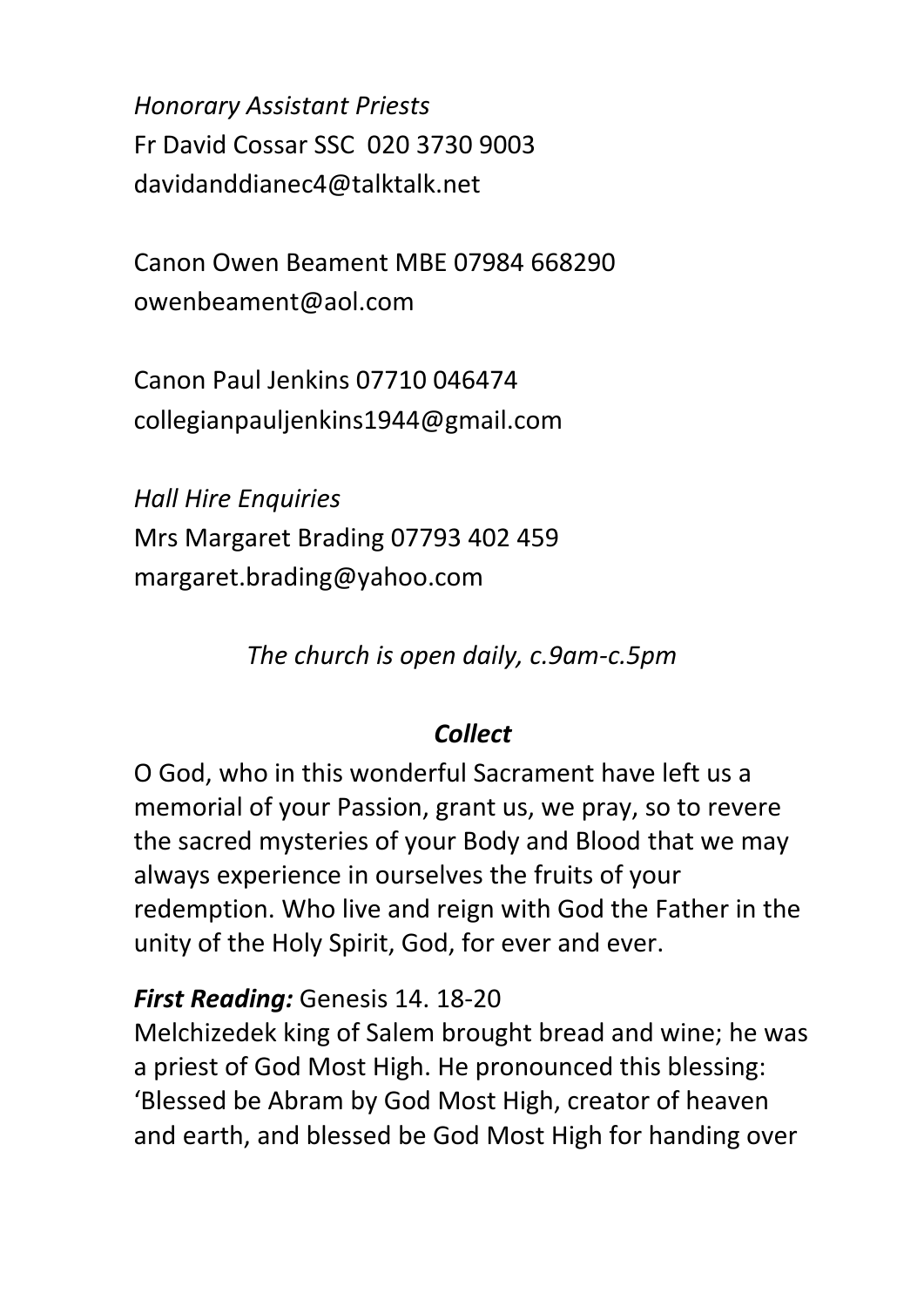your enemies to you.' And Abram gave him a tithe of everything.

# *Second Reading*: 1 Corinthians 11. 23-26

This is what I received from the Lord, and in turn passed on to you: that on the same night that he was betrayed, the Lord Jesus took some bread, and thanked God for it and broke it, and he said, 'This is my body, which is for you; do this as a memorial of me.' In the same way he took the cup after supper, and said, 'This cup is the new covenant in my blood. Whenever you drink it, do this as a memorial of me.' Until the Lord comes, therefore, every time you eat this bread and drink this cup, you are proclaiming his death.

#### *Gospel Acclamation:* **Alleluia, alleluia!**

I am the living bread which has come down from heaven, says the Lord. Anyone who eats this bread will live for ever. **Alleluia!**

### *Gospel:* Luke 9. 11-17

Jesus made the crowds welcome and talked to them about the kingdom of God; and he cured those who were in need of healing. It was late afternoon when the Twelve came to him and said, 'Send the people away, and they can go to the villages and farms round about to find lodging and food; for we are in a lonely place here.' He replied, 'Give them something to eat yourselves.' But they said, 'We have no more than five loaves and two fish, unless we are to go ourselves and buy food for all these people.' For there were about five thousand men. But he said to his disciples, 'Get them to sit down in parties of about fifty.' They did so and made them all sit down. Then he took the five loaves and the two fish, raised his eyes to heaven, and said the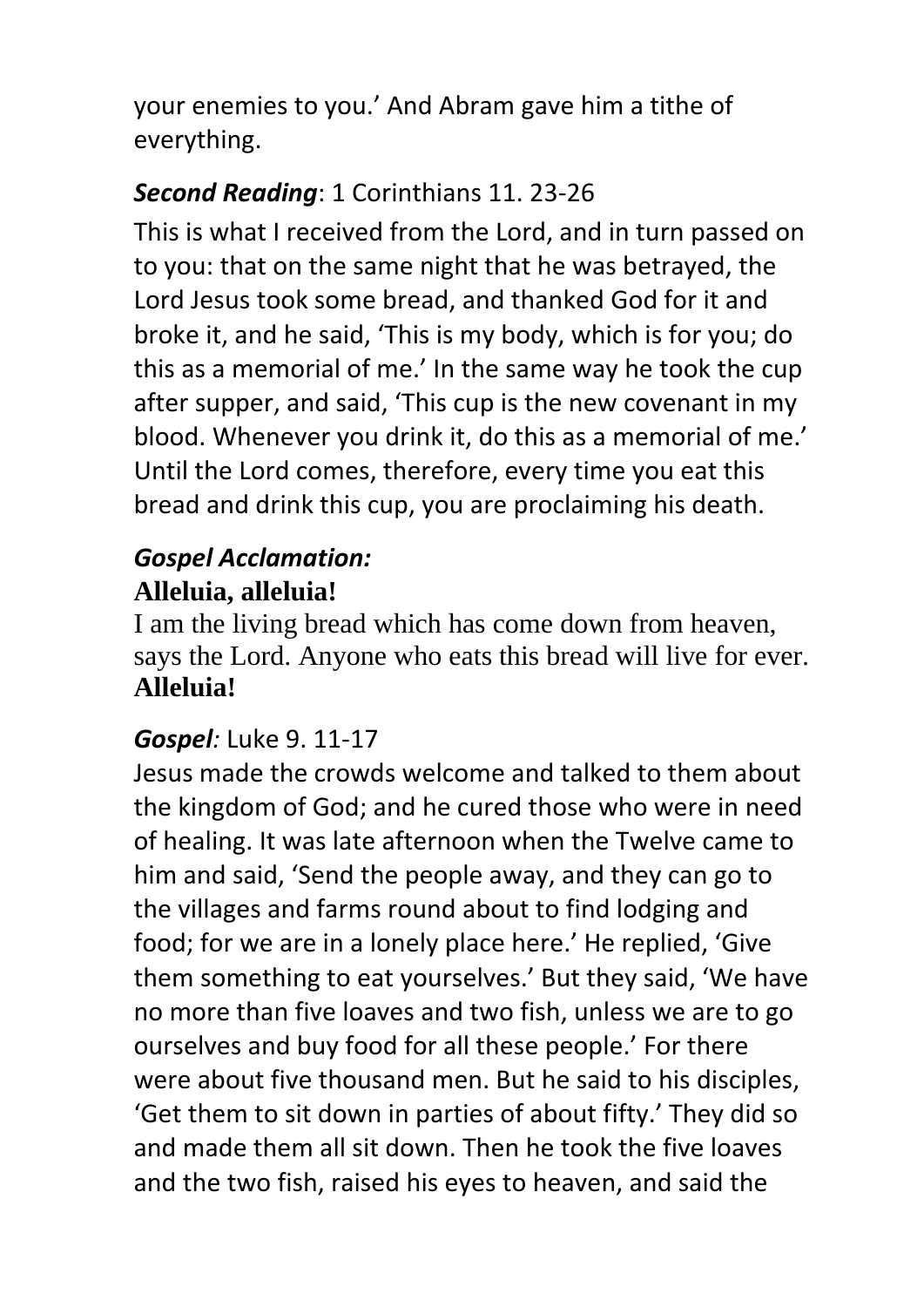blessing over them; then he broke them and handed them to his disciples to distribute among the crowd. They all ate as much as they wanted, and when the scraps remaining were collected they filled twelve baskets.

### *Hymns:*

*Entrance*: 310 (We hail thy presence glorious) *Offertory*: NEH 297 (Lord Jesus Christ) *Communion*: NEH 295 (Let all mortal flesh keep silence) NEH 285 (For the beauty of the earth) *Benediction:* NEH 268, part 2 (Therefore we before him bending)

# **Wednesday 22 June (SS John Fisher & Thomas Moore) 9.30am Mass**

*Readings*: 2 Maccabees 6. 18, 21, 24-31

# Matthew 24. 4-13

*The response to the psalm is:*

**Father, into your hands I commend my spirit.**

**Friday 24 June (The Most Sacred Heart of Jesus) 9.30am Mass**

*Readings*: Ezekiel 34. 11-16

Romans 5. 5-11

Luke 15. 3-7

*The response to the psalm is:*

**The Lord Is my shepherd: there is nothing I shall want.**

**Saturday 25 June (The Immaculate Heart of Mary) 9.30am Mass & Rosary** *Readings:* Lamentations 2. 2, 10-14, 18-19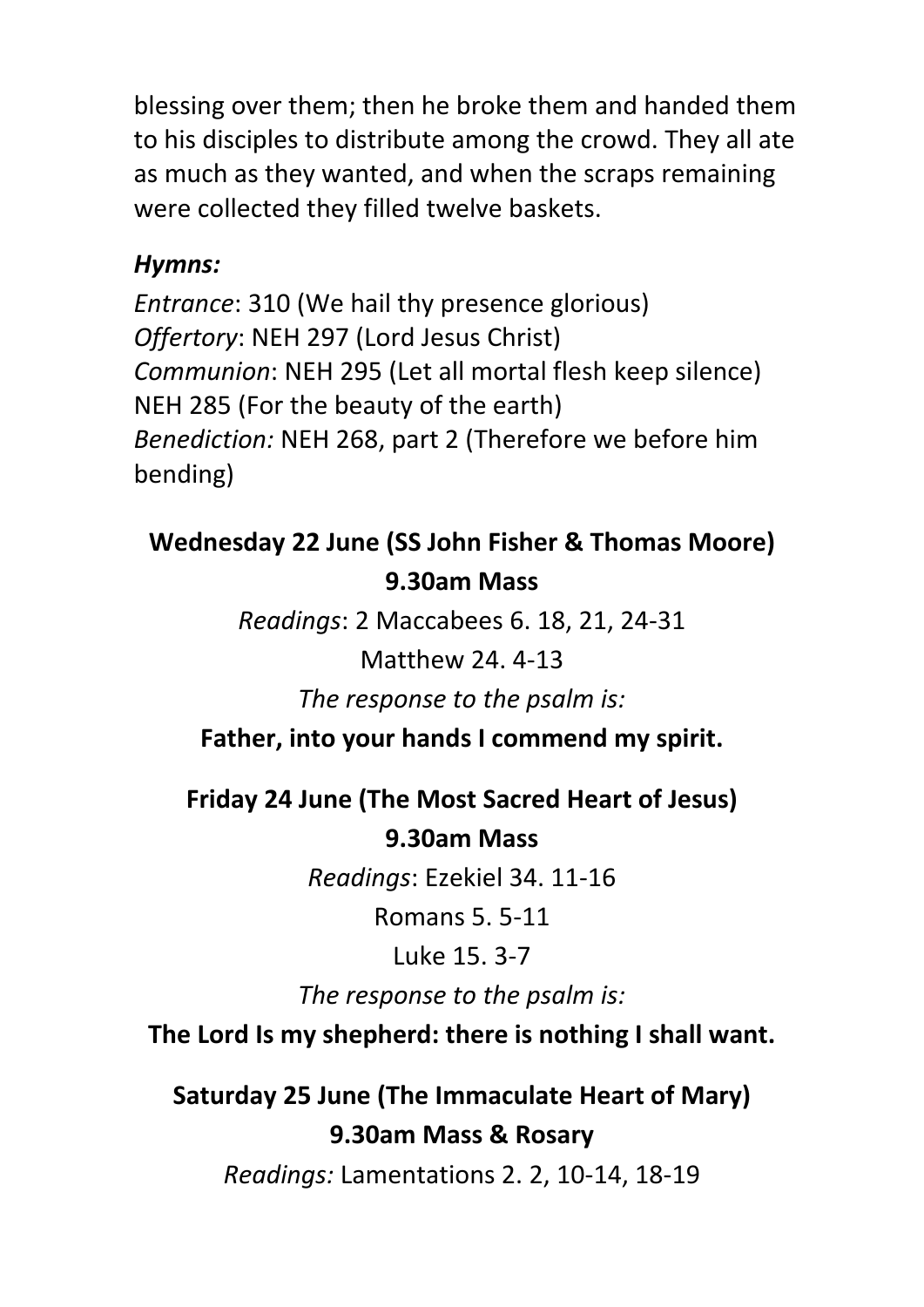# Luke 2. 41-51 *The response to the psalm is:*

#### **Do not forget your poor servants for ever.**

# *Confession*

Father David and Father Owen will hear confessions by appointment.

# *Holy Communion at home.*

If you know of anyone who would like Holy Communion at home, please contact Father David or Father Owen.

### *Notices*

**Lamps** - If you would like to sponsor a lamp in memory of a loved one to burn for a week before the Image of Our Lady, the Sacred Heart or beside the Tabernacle on a date of your choice, please sign the list in church for the week you would like and give your donation to one of the churchwardens. The suggested donation is £5.

The **Food Bank** requires urgently: tins of cold meat, cooking sauces, squash, coffee, men's deodorant and surface spray cleaner. Donations can be left (bagged) in the box at the foot of the font.

# *Diary*

# **Corpus Christi Procession - Today**, **3.00pm**.

Followed by a cream tea and the Rochester Forward in Faith AGM.

**Churches Together in Chislehurst & Bickley** - AGM on **Tuesday 21 June, 8.00pm** at St Nicholas, Chislehurst Village Hall. All welcome to attend.